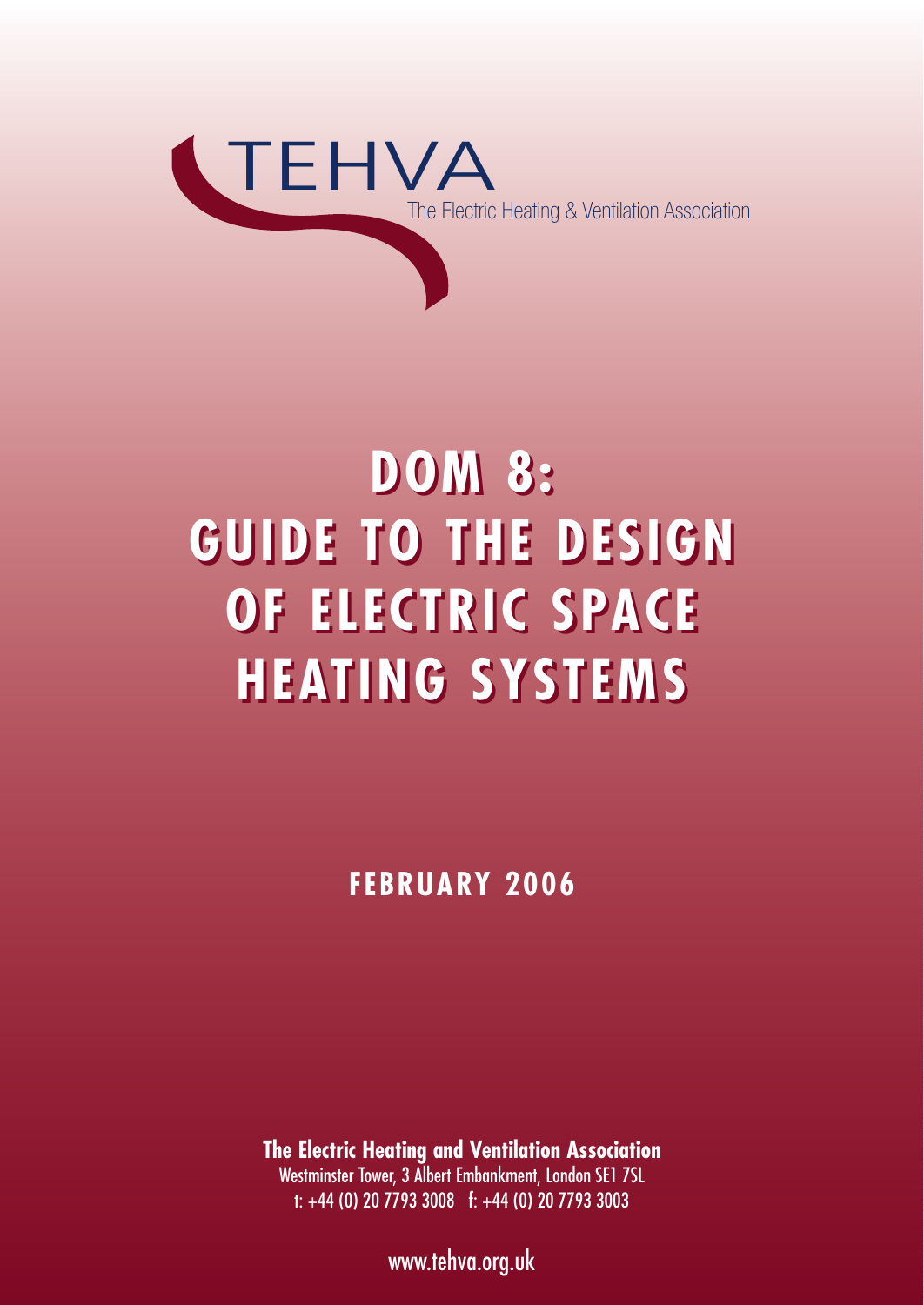

# **DOM 8: GUIDE TO THE DESIGN OF ELECTRIC SPACE HEATING SYSTEMS**

# **Introduction**

Electric heating is clean, quiet in operation and requires no regular maintenance. Over the years, electric heating has generally been understood to comprise a combination of both a storage component and a direct acting component, with the storage heating forming the base load and direct acting heating forming the finer adjustment for close control of the required temperatures. Direct acting heating also provides the heat required in rooms with no storage heating. As insulation levels have steadily improved over the years, primarily due to the requirements of Building Regulations, so manufacturers have developed more sophisticated heating equipment and, particularly, its control.

The primary application for electric heating is for decentralised systems, which are ideal for accurate zone control. If it is so desired, each room could be treated as a separate zone, and so could be controlled individually; such is the flexibility of electric decentralised systems. Customers, however, do not usually request this level of control, at the present time.

In existing dwellings, where the levels of thermal insulation are not usually up to current Building Regulation standards, the most common system to install is the system generally associated with electric heating, namely storage in the main living areas and hall and direct acting in bedrooms, kitchen and bathrooms. If major refurbishment is being undertaken, other systems can be considered, such as under floor heating, for both storage and direct heating, or ceiling heating as the direct component. With these systems, if the procedures in this guide are followed, 90% of the heating energy should be provided at the off-peak rate and just 10% at the on-peak rate. As a general rule, all homes must always be well insulated if electric heating is to be installed.

In new dwellings, which are necessarily built to very high standards of insulation, systems defined by the Government's Standard Assessment Procedure (SAP) as integrated systems offer great advantages. At present two systems are recognised by SAP as having the necessary parameters to qualify. These systems are a storage heater system with radiant panels built in and which are controlled as a single unit, and under floor heating with elements providing both off-peak and on-peak heating, again controlled as a single unit. Integrated systems are designed to use at least 80% of the heating energy at the off-peak rate and no more then 20% at the on-peak rate.

In new, smaller dwellings, as the energy requirement can be very low, direct acting heating alone is often used. Direct acting systems generally use less energy than storage based systems and consequently produce lower carbon emissions. Even though direct acting heating does not use storage, it is usual for an off-peak tariff to be used in the home, primarily for the hot water; see DOM 9:Guide to the Design of Electric Hot Water Heating: 2006. It has been found that around 35% of the energy used in a direct acting heating system is generally used on the off-peak rate by householders.

Electric centralised systems are available, if required, as there is a demand for radiator systems. These systems include electric flow boilers, CPSUs (combined primary storage units) and air to water heat pumps, however these systems are not within the scope of this guide although guidance is given later to references where further information can be obtained.

This brief guide considers systems that comprise the three types of system mentioned above, namely traditional storage/direct systems, integrated storage/direct systems and direct acting systems.

This guide deals with the *principles* of the design of electric systems but focuses on the sizing of the systems rather than detailed system design guidance.

For detailed design guidance, particularly with under floor heating and ceiling heating, it is essential that the manufacturer is fully involved throughout the design process. The guide is intended for use once the decision for a particular type of heating system has been taken; it is not intended to be used as a process in order to arrive at that decision. However, some advantages of the various heating systems have been outlined which could influence choice.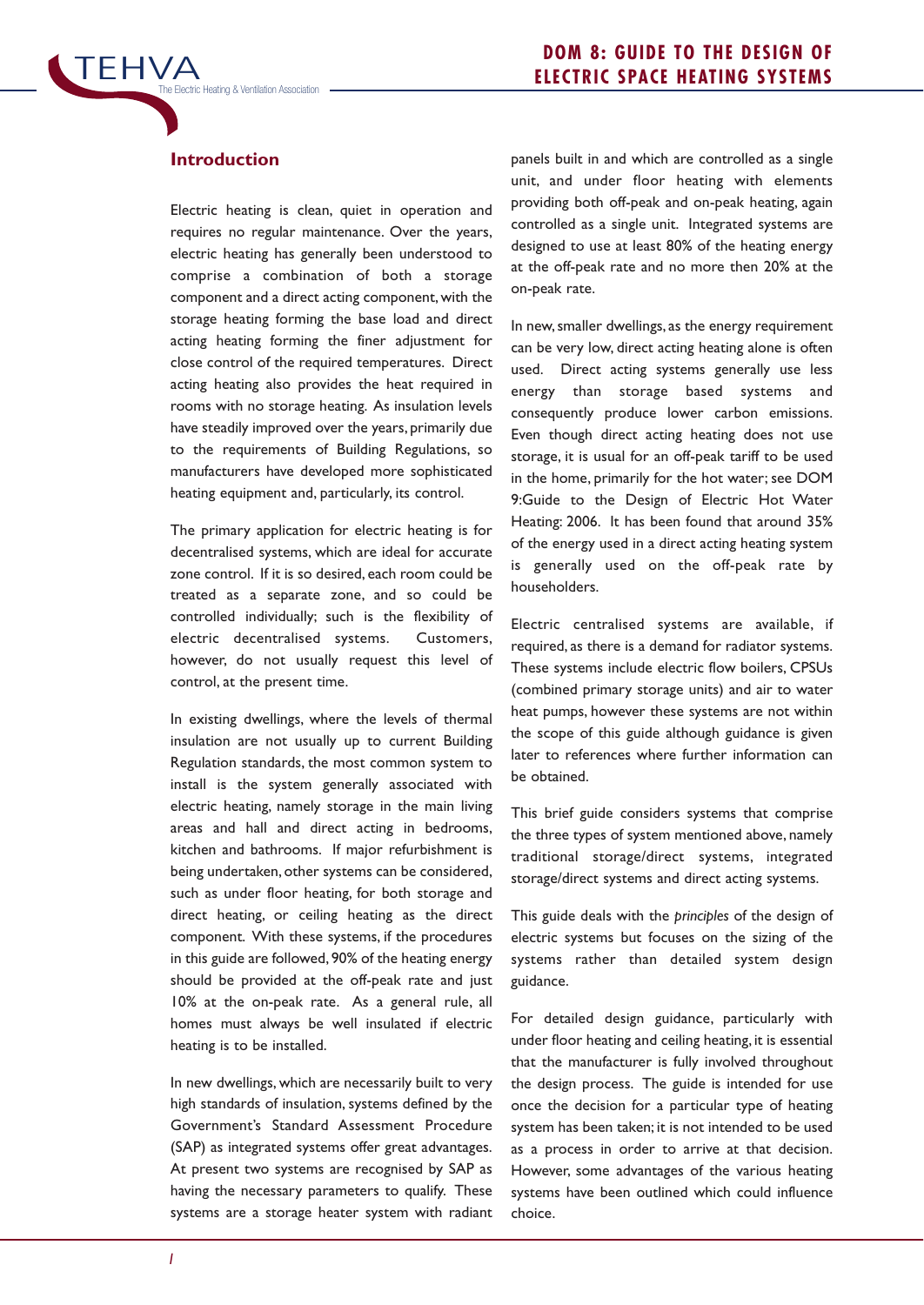TEHVA

# **Principles of Storage Based Heating Systems**

Storage heating is charged during off-peak hours when the cost of electricity is substantially lower than at other periods. Typically electricity suppliers offer a 7-hour night tariff and some also offer other periods of off-peak supply during the day, however, these can vary between suppliers, so the off-peak availability should always be taken into consideration when sizing a system or when changing energy supplier. In sizing storage heating systems in this guide a 7-hour off-peak period has been taken as the norm.

The principle of sizing storage heating entails calculating the 24-hour heating requirement of a room on a design day, taking into account:

- the heat loss of the structure
- the air infiltration loss
- the effectiveness of heat gains to the room
- the heating period
- the thermal mass of the structure (ie whether it is timber framed or building block construction)
- the approximate percentage of direct acting required for both economic considerations and accurate control.

The heat loss of a room will always need to be calculated and this is dealt with later in the guide together with guidance on limiting U-values required to comply with current

Building Regulations. In order to evaluate the effectiveness of heat gains, the variation in infiltration rates in various structures and the required heating period, a series of factors have been derived from extensive field measurements. These are known as 'z' factors and are presented in Table 1. The z factors will vary from room to room, as the heat gains vary depending upon the use. As the level of insulation increases the heat loss of the room will drop and the effect of heat gains will become more, thus reducing the z factor.

Storage based heating systems are designed typically to provide between 80 and 100% of the room heating requirements for the season. Factors for the calculation of the percentage of on-peak energy required, known as the 'y' factor, are given in Table 2.

The y factors are the relationship between design day stored energy and the seasonal day energy. The y factors have been derived empirically from data collected over a number of years from field trials.

The formula for living areas is:

Design day % (y) =  $1 - 0.06\sqrt{SD}$ *Where SD is the seasonal day percentage required*

The formula for halls and bedrooms is: Design day % (y) =  $1 - 0.10\sqrt{SD}$ *Where SD is the seasonal day percentage required*

|                           | <b>Dwelling insulation standard</b> |                     |                     |
|---------------------------|-------------------------------------|---------------------|---------------------|
| <b>Room</b>               | 50 W/m <sup>2</sup>                 | 35 W/m <sup>2</sup> | 25 W/m <sup>2</sup> |
| <b>Living room</b>        | 0.70                                | 0.50                | 0.42                |
| <b>Dining room, study</b> | 0.75                                | 0.60                | 0.60                |
| <b>Kitchen-diner</b>      | 0.50                                | 0.40                | 0.34                |
| <b>Hall/landing</b>       | 0.45                                | 0.36                | 0.30                |
| <b>Bedroom</b>            | 0.80                                | 0.64                | 0.54                |

#### **Table 1 – Values of z for storage heating systems**

*Notes*

*1. For timber framed dwellings, reduce z factors by 0.05 in each case*

*2. z factors for the hall/landing appear low due to the relatively high design air change rate (1.5 ac/hr) allocated to this area. The average over 24 hours is much lower, thus influencing the magnitude of the z factor.*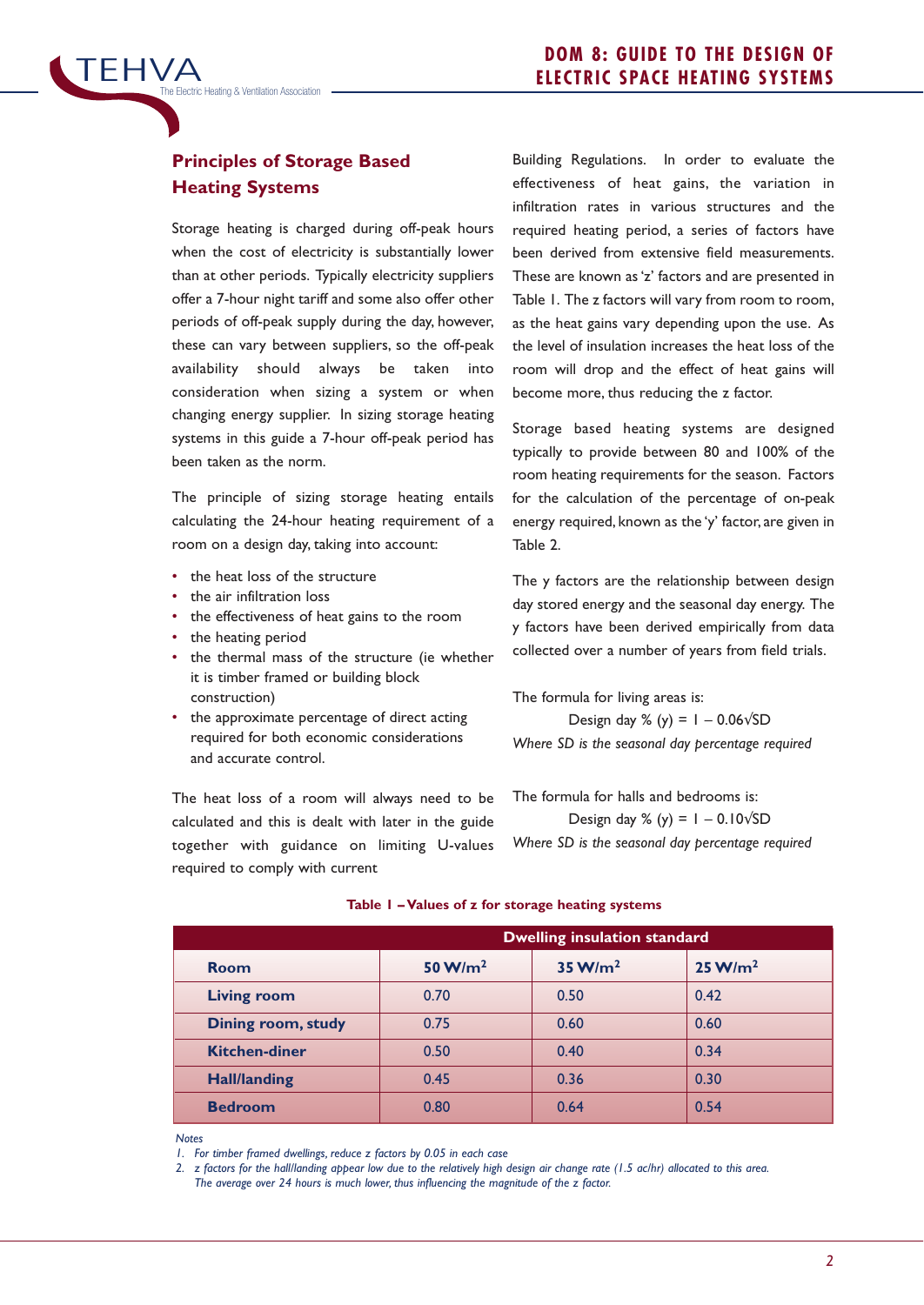

# **DOM 8: GUIDE TO THE DESIGN OF ELECTRIC SPACE HEATING SYSTEMS**

#### **Table 2 – Values of y**

| Seasonal day energy, % | Proportion met by storage on a design day, y |                          |  |
|------------------------|----------------------------------------------|--------------------------|--|
|                        | <b>Living and dining rooms</b>               | <b>Hall and bedrooms</b> |  |
|                        | 1.00                                         | 1.00                     |  |
|                        | 0.87                                         | 0.78                     |  |
| 10                     | 0.81                                         | 0.68                     |  |
| 15                     | 0.77                                         | 0.61                     |  |
| 20                     | 0.73                                         | 0.55                     |  |

This necessarily means that on very cold days a higher proportion of direct acting heating will be needed to maintain comfort temperatures. It should also be remembered that some of the direct acting energy would be provided during the offpeak periods as well, thus contributing to the overall seasonal off-peak energy usage.

Storage systems are not recommended for dwellings with chimneys, unless the chimneys have an effective restrictor fitted, because of the substantial amount of heat that can be lost to the atmosphere. The effect of chimneys is shown in Table 3.

The simple formula for calculating the 24 hour heat requirement (kWh) for each room is therefore: **24Hzy + c,**

An additional allowance is required to account for the warm air drift from rooms with storage heating to the rooms without storage heating. This allowance is to be added to the hall storage heating requirement in homes with cellular rooms, and to the storage heating requirement in the room from which the stairs rise in an open plan home. In two storey homes the warm air drift is 50% of the heat requirement of rooms opening onto the hall and landing. In single storey homes the allowance is 25%.

If the storage component is provided by under floor heating, then an allowance must be included for the additional small amount of heat that is lost downwards through the floor.

*where: H is the design day heat loss in kW z is the heat gain and infiltration factor y is the seasonal on-peak energy factor c is the allowance for chimneys*

| rapic $3 -$ Allowance for fieat lost through children's |                                                             |         |      |              |
|---------------------------------------------------------|-------------------------------------------------------------|---------|------|--------------|
|                                                         | Value of c, kWh                                             |         |      |              |
| <b>Chimney restrictor</b>                               | Outside air vent into Living room with<br>room with chimney | chimney | Hall | <b>Total</b> |
| <b>No</b>                                               | Yes                                                         | 8       |      | 12           |
| <b>Yes</b>                                              | <b>Yes</b>                                                  | ь       |      | 8            |
| <b>No</b>                                               | <b>No</b>                                                   |         |      |              |
| Yes                                                     | No                                                          |         |      |              |

#### **Table 3 – Allowance for heat lost through chimneys**

*Note: For open-plan dwellings with a chimney, the total allowance is added to the living room heater.*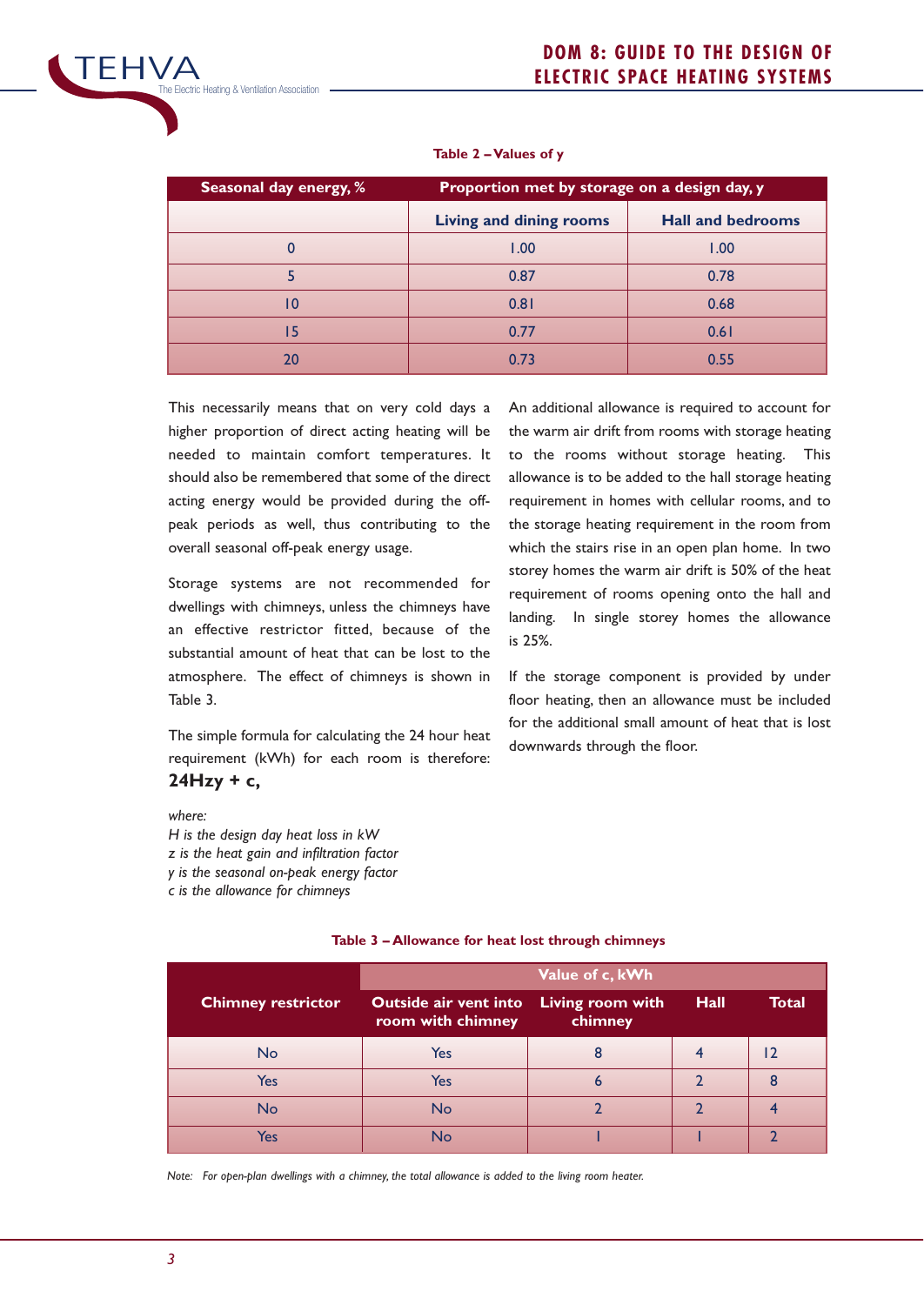**TEHVA** 

# **Storage Heaters with Direct Acting Heating**

#### **General approach**

A typical system comprises storage heaters in the living room and dining room to provide the majority of the heating, with a focal point fire, panel heater or other direct acting component, for topup comfort, as required. As the living room is generally the most used room in a dwelling, the storage is usually sized to provide 95% of the seasonal heat requirement. A storage heater in the hall provides the heat required there plus a general background level of heating in the upstairs rooms (warm air drift). Direct acting heating in the upstairs rooms can then give full comfort when required. In larger bedrooms a storage heater may also be required, but because bedrooms are occupied primarily at night, direct acting heating is generally more appropriate. Systems designed on these principles should consume around 90% of the electricity for heating on the off-peak rates.

An alternative to storage heaters and separate direct heating, is a combination storage heater which incorporates a direct acting convector heater so, if panel heaters are used as the supplementary heat source, a saving can be made on wall space. A further alternative, particularly if the dwelling is unoccupied during the day, is a fan storage heater. Storage fan heaters lose approximately 50% of their heat through their casing and the remaining 50% is available on demand through the use of the fan, which can be timed, or switched, to suit the householders' requirements.

#### **Positioning of heaters**

In normal domestic circumstances, where possible, heaters would be placed at the point of greatest heat loss, generally under the windows. However, in well insulated dwellings, it is far less critical and heaters can be placed away from windows and the inconvenience of restrictions caused by curtaining, they are then best sited on an internal wall but adjacent to an external wall, where possible, in order to minimise heater "back-losses".

## **Sizing**

The sizing of storage heaters for individual rooms is calculated by the formula for the design day energy required, namely 24Hzy + c.

The sizing of direct acting heating is not an energy calculation so all that is required is to include an 'overload factor' to be applied to the design heat loss in order to allow the room to heat up from cold in a reasonable time. For lightweight structures, such as timber frame, the factors are low, but for heavier structures, such as blockwork the factors are higher as the structures themselves require heating. Simple guidance is given in Table 4.

#### **Controls**

As the function of storage heaters is to store energy to be used later in the day, the controls necessarily need to have an anticipatory element to them. The most basic controls are of the manual type incorporated within a storage heater. The householder, based on his assessment of the next day's heat requirements, sets the amount of charge required for each heater. However, manual controls would only be used in existing systems, new systems demand more energy saving controls.

An automatic charge control can be incorporated into storage heaters, which senses the rate of change of the internal temperature, which is largely dictated by the external temperature, but is also affected by other factors, such as the thermal mass and the insulation standard. When the temperature falls to a predetermined level, the storage heater will commence being charged. These controls can save up to 15% of the seasonal heating energy when compared to a manual control. Controls can also be supplemented by an external weather sensor, which tends to act as a limiting device to prevent the storage heaters from overcharging.

Central control systems can also be installed, which will control both the storage and direct acting components of the system. These have the advantage of being able to select heating times and temperatures in each room from a single central point. One method of control controller is the Celect central control.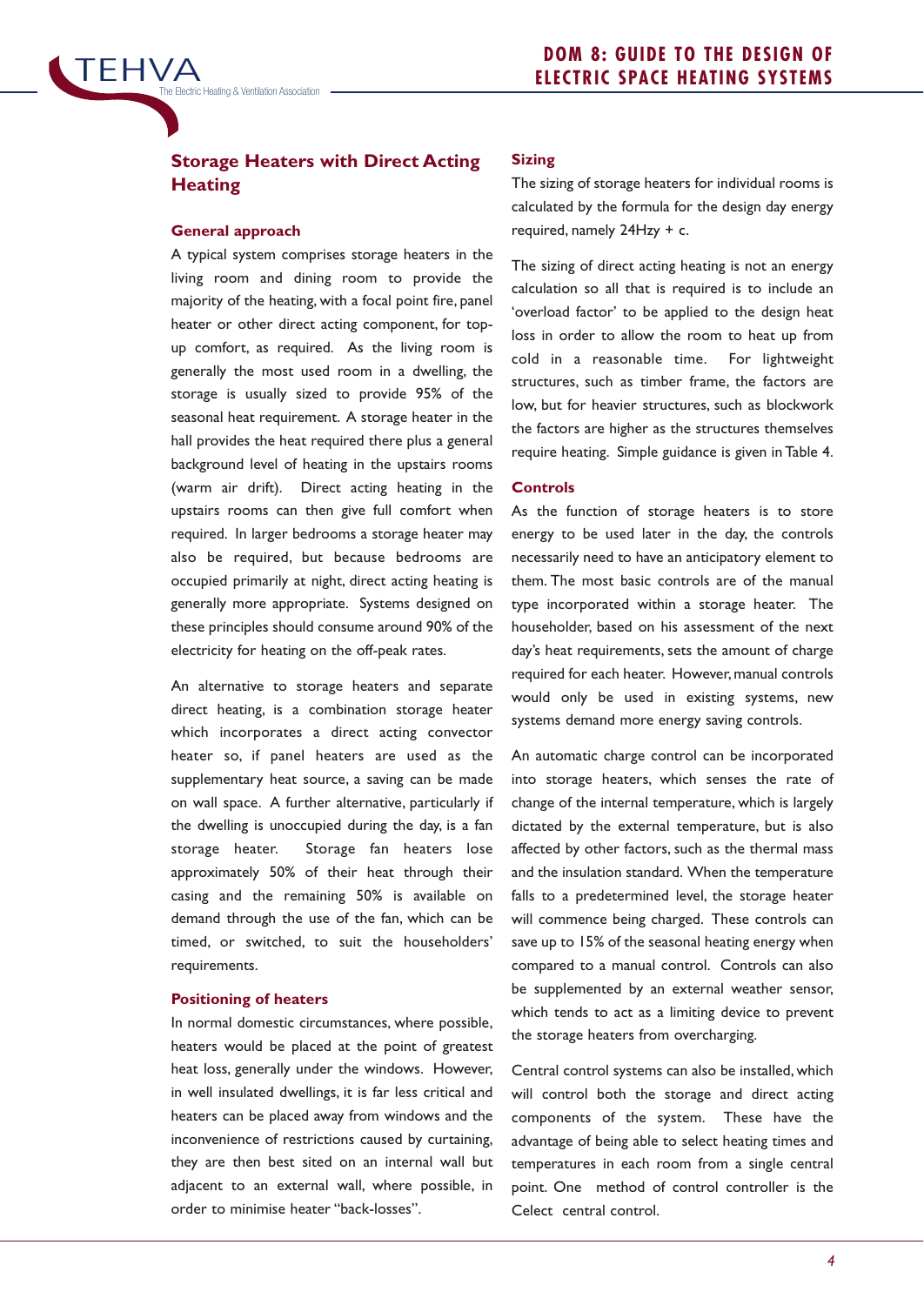

Celect is the generic name for a smart centrally controlled system for electric space heating. It uses two-way mains signalling technology, utilising the existing mains wiring to link between dedicated heaters and the controller. There is no need for additional signal wiring. A continuous electricity supply is all that is needed for the controller.

The controller manages three individual areas or zones within each dwelling. Each zone can be programmed individually for multiple daily heating periods and temperature settings. By programming separate heating periods and temperature profiles for each zone, energy usage can be optimised for each weekday.

Heaters suitable for use with Celect control normally include integral transceivers to communicate with the controller. Additional control circuitry and sensors determine both the characteristics of the room and the pattern of the restricted hours supply, allowing the individual heaters to adjust the ratio of the on and off-peak consumption in response to the time/temperature profile programmed into the controller. The level of charge taken is determined from a rolling historic analysis of the system behaviour. Celect control is compliant with Part L of the current Building Regulations.

A typical Celect system would consist of a mixture of fan storage heaters, combination storage heaters and panel convector heaters, managed by a central controller. Celect type controllers are recognised in SAP and granted a grade higher responsiveness and, if fitted with storage fan heaters, the responsiveness is equal to that for integrated storage/ direct systems.

|                                | <b>Overload factor</b>         |                                    |                                     |  |
|--------------------------------|--------------------------------|------------------------------------|-------------------------------------|--|
| <b>Room</b>                    | <b>Masonry</b><br>construction | <b>New masonry</b><br>construction | <b>Timber frame</b><br>construction |  |
| Rooms with a storage heater    | l.O                            | 0.9                                | 0.8                                 |  |
| Kitchens (no storage heater)   | l 2                            | LO.                                | 0.9                                 |  |
| Rooms without a storage heater | I 5                            |                                    | በ ዓ                                 |  |

#### **Table 4 – Overload factors for direct acting heating in a storage heated dwelling**

*Note: If the direct acting heating is provided by ceiling heating, then an allowance must be included for the small amount of additional heat lost upwards through the ceiling.*

# **Integrated Storage/Direct Systems**

In new dwellings, which are necessarily built to very high standards of insulation, two systems are recognised by SAP as having the necessary parameters to qualify as integrated systems. In recognising these systems, SAP allocates them a higher category of responsiveness within its calculation process when assessing SAP ratings and carbon emissions. The two systems are a storage heater system with radiant panels built in and which are controlled as a single unit, and under floor heating with elements providing both off-peak and on-peak heating, again controlled as a single unit. Both systems are designed to use at least 80% of the heating energy at the off-peak rate and no more then 20% at the on-peak rate.

Integrated storage/direct systems have the advantage of being able to balance the use of offpeak and full rate electricity for maximum economy and more accurate temperature control. The integrated control of both storage and direct acting elements allows the direct element to be sized to a capacity somewhat lower than that recommended in Table 4.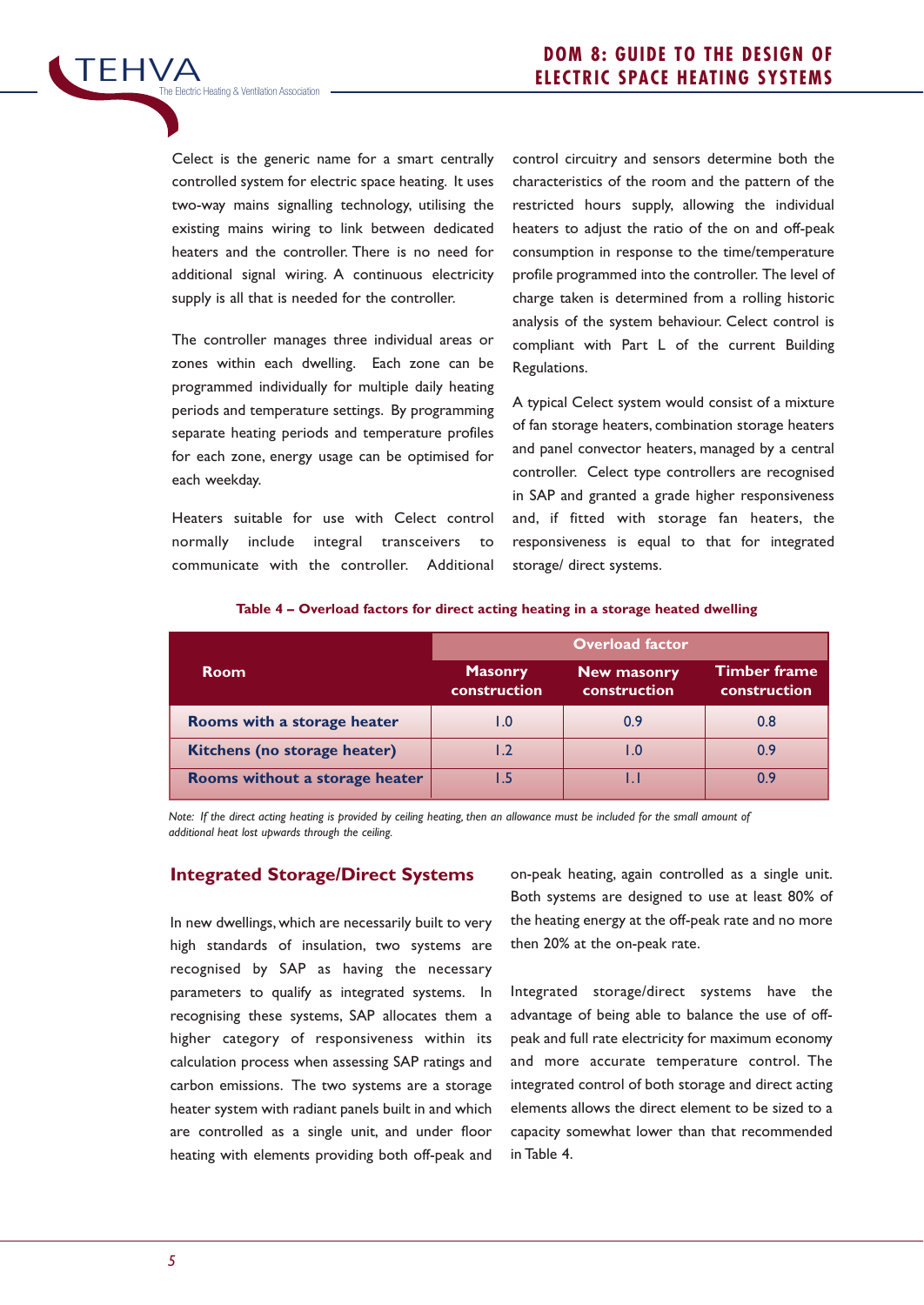# **Integrated storage/radiant heater systems**

The principle of system design for integrated storage/radiant heater systems is similar to that for other storage based systems, namely that direct acting heating would usually be provided on the first floor of a dwelling, with integrated units generally being installed on the ground floor.

## **Controls**

Controls for storage heating are necessarily predictive, as they need to ensure that the correct amount of energy is stored for the following day's use. Room temperature control is achieved by the use of an integral adjustable electronic room thermostat controlling the operation of the direct acting radiant panel. The input charge for the storage component is controlled by an adjustable electronic room temperature sensing thermostat with an external temperature sensor, which will limit the charge in relation to room temperature during the off-peak period. Alternatively a central controller can be used to provide mains borne or pilot wire signaling so that the radiant panel can be time and zone controlled. A thermal control device limits surface temperature of the radiant component to 75ºC for safety reasons.

## **Integrated under floor heating**

Under floor heating is not an 'off the shelf' product and it is essential that the manufacturer is fully involved throughout the design and installation process. Under floor heating has the advantage of taking up no wall space, particularly if the direct acting component is also installed under the floor or in the ceiling, thus allowing complete freedom with internal design. Permanently located furniture, such as kitchen cabinets, must be taken into account and should not be considered to be part of the active floor area under which the heating elements will be installed.

Under floor heating is a low temperature radiant heating system and provides even heat emission because of the large surface area utilised, resulting in low vertical temperature gradients and good comfort conditions.

The level of thermal insulation in under floor heating systems for ground and exposed floors needs to comply with current Building Regulations. These floors are required to have an R-value of not less than 0.5m2K/W. The screed thickness for a direct heating system must be no more than 50mm, although the usual screed thickness used is 40mm, which provides a reasonable heat up period. When under floor heating is laid within a wooden floor construction to operate as direct heating, it has been allocated as a system with maximum responsiveness in the Government's Standard Assessment Procedure (SAP).

When installing under floor heating in a bathroom it is essential to protect the system from the ingress of water. Installing a continuous metal sheath and an earth wire will comply with regulations. Cables should comply with IEC 8000, the relevant reference in the Wiring Regulations is 601-09-04.

In two storey dwellings under floor heating can be installed both in the ground floor and in the first floor. The ground floor will be primarily storage, while the first floor will be primarily direct acting. Where floor warming is used as a storage system, the minimum screed thickness of 65mm is applicable to a 10-hour off-peak charging period, whereas for a 7-hour off-peak charging period a 75mm screed thickness would be more appropriate. For a direct heating system, the screed thickness must be no more than 50mm; the usual screed thickness used is 40mm, which provides a reasonable heat up period. When under floor heating is laid beneath wooden flooring, to operate as direct heating, it is classified as a very responsive system.

#### **Controls**

The controls for under floor heating systems again are predictive. Because the floorwarming load can be matched very closely to individual room requirements, an external temperature sensing controller is recommended. However, in early autumn and late spring, when there can be large temperature fluctuations between day and night, it is often recommended that the external control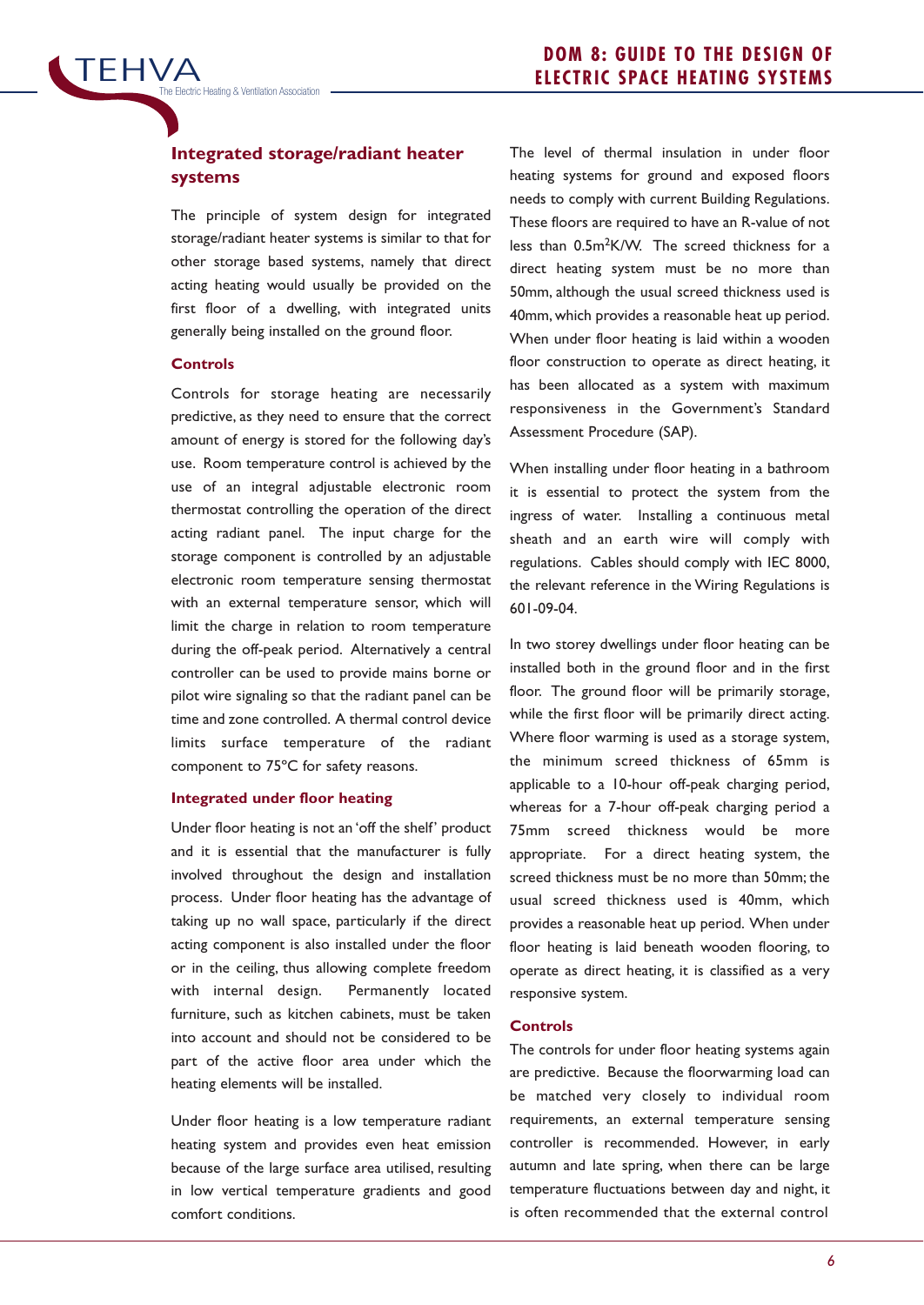

is switched off to avoid the risk of over-charging, and the small amount of heat required on those days can be provided by the direct acting component. As with the integrated storage heater and direct acting system, the control of the integrated floor warming system provides economies with both the total amount of heating energy used and the proportion of off-peak energy provided. Current Building Regulations specify the minimum level of control required, depending upon the specification of the under floor heating system.

based systems and consequently produce lower carbon emissions. Even though direct acting heating does not use storage, it is usual for an offpeak tariff to be available in the home, primarily for the hot water usage. It has been found that around 35% of the energy used in a direct acting heating system is generally used on the off-peak rate by householders.

Direct acting systems are very well suited for new apartments, particularly those where the occupants are out at work during the day. If a home is very well insulated, the amount of heating energy required can be very small, and the fact that a kWh of on-peak electricity is more expensive than offpeak is not of any real significance, as the actual difference in total cost will generally be small.

## **Direct Acting Heating Systems**

In new, smaller dwellings, as the energy requirement can be very low, direct acting heating alone can be used very effectively. Direct acting systems invariably use less energy than storage

|                                  | <b>Overload factor</b>         |                                    |                                     |  |
|----------------------------------|--------------------------------|------------------------------------|-------------------------------------|--|
| <b>Room</b>                      | <b>Masonry</b><br>construction | <b>New masonry</b><br>construction | <b>Timber frame</b><br>construction |  |
| <b>Living rooms</b>              | 1.7                            | 1.5                                | 1.2                                 |  |
| <b>Kitchen</b>                   | 1.5                            | $\mathsf{L}3$                      |                                     |  |
| <b>Bedrooms</b>                  | 1.5                            | I.3                                | IJ                                  |  |
| <b>Hall</b>                      | 1.5                            | 1.3                                | IJ                                  |  |
| <b>Bathrooms (when required)</b> | 2.0                            | 2.0                                | 2.0                                 |  |

**Table 5 – Overload factors for direct acting heating**

*Notes: Smaller bathrooms frequently have a manually controlled warm air heater installed, relying on heat from the hall to provide background heating.The warm air heater provides very rapid response to heat demand.*

In direct systems the overload capacity required to provide a reasonable heat-up period will be higher than those required for direct acting heaters when installed in conjunction with storage heating (Table 4), because in a direct acting system the heaters will have to heat a room up from cold. A table of overload factors required is given in Table 5.

The direct acting heating systems or products in this guide include:

- a) Panel heaters
- b) Ceiling heating
- c) Under floor heating
- d) Feature fires

The principles of sizing the first three systems are

similar, although they each have their own particular qualities and requirements. Feature, or focal point, fires are dealt with separately.

#### **Panel heaters**

The advantage of panel heaters is that they are arguably the cheapest and most simple system to install. They are light, easy to position and, like the majority of electric systems, need little or no maintenance. They are available in a wide range of capacities, being able to match the room heating requirements very accurately. Their responsiveness to control means that, even if the size of the heater has been over-estimated, there will be no penalties in terms of inefficiency.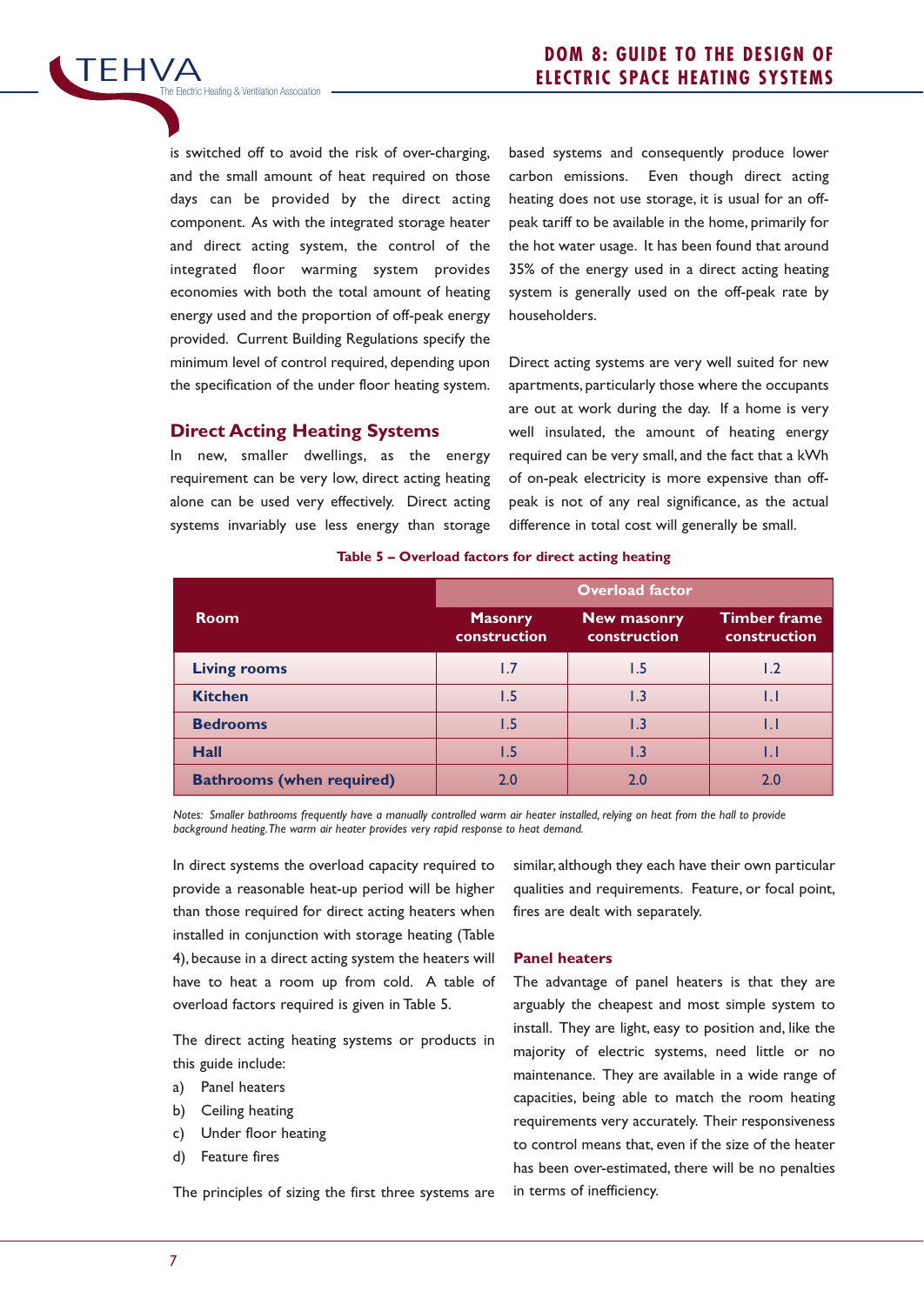**TEHVA** 



#### **Panel heaters - Controls**

Controls for panel heaters can be as simple as integrated timers and thermostats in each heater. Alternatively, they can have a central control which will enable the householder to control heating times and comfort and set-back temperatures from a convenient central point. There is no limit to the number of separately controlled zones required.

#### **Ceiling heating**

Like under floor heating, ceiling heating is not an 'off the shelf' product and, again, it is essential that the manufacturer is fully involved throughout the design and installation process. Ceiling heating also has the advantage of taking up no wall space, thus allowing complete freedom with internal design. Ceiling heating provides even heat emission because of the large surface area utilised. It is a radiant heating system and its low surface temperature helps maintain an even temperature gradient between floor and ceiling, providing a good level of comfort. It is essential that the area above the ceiling heating element is very well insulated in order to minimise the heat lost upwards.

The amount of heat lost upwards should be added to the design heat loss when calculating overload factors in Tables 4 and 5.

#### **Ceiling Heating - Controls**

One of the advantages of ceiling heating systems is that it is easy and relatively economic to have individual room temperature control. If required, an individual room timer control can also be provided, however this is usually unnecessary as zone control is generally sufficient. The controls for ceiling heating provide accurate and rapid response of the system to changes in temperature or heat gains. They include thermostats in each room with central, zoned timeswitches and setback control (for use overnight or for periods of absence from the home) and again should be discussed with the manufacturer. For greater accuracy of control, electronic thermostats are recommended, which provide much closer temperature control in a space, when compared with the cheaper bimetallic thermostats.

## **Under floor heating**

When under floor heating is used as a direct acting heating system, the screed thickness must be no more than 50mm, although the usual screed thickness used is 40mm, which provides a reasonable heat up period. As stated previously, it has the advantage of taking up no wall space, allowing great flexibility with internal room design. Like ceiling heating, under floor heating is a low temperature radiant heating system and provides even heat emission because of the large surface area utilised, resulting in low vertical temperature gradients and good comfort conditions.

It is essential that the floor is very well insulated in order to keep to a minimum the heat lost downwards. The heat loss through the floor should be added to the design heat loss when calculating the overload factors in Tables 4 and 5. It should be remembered that when under floor heating is laid beneath wooden flooring to operate as direct heating it has been allocated as a system with maximum responsiveness in the SAP.

## **Under floor heating – Controls**

Individual room temperature control would generally be provided, however where adjacent rooms are inter-dependent such as bedrooms and en-suite bathrooms, or kitchens and utility rooms, one thermostat could, as a minimum, be sufficient for both rooms and would be located in the most used room. For greater control, and to reflect householders' requirements, it is more usual to install separate thermostats, particularly where the temperatures of the rooms are different such as bedrooms and en-suite bathrooms. For greater comfort set-back temperature control, for use overnight or for periods of absence from the home, are recommended. Timed zone control, with as many zones as is practical or required, can be located at a convenient central point within the home.

#### **Feature fires**

Feature fires, as the name suggests, are used primarily to provide a focal point in a room. They also provide heat either to supplement a storage heating system on particularly cold days or when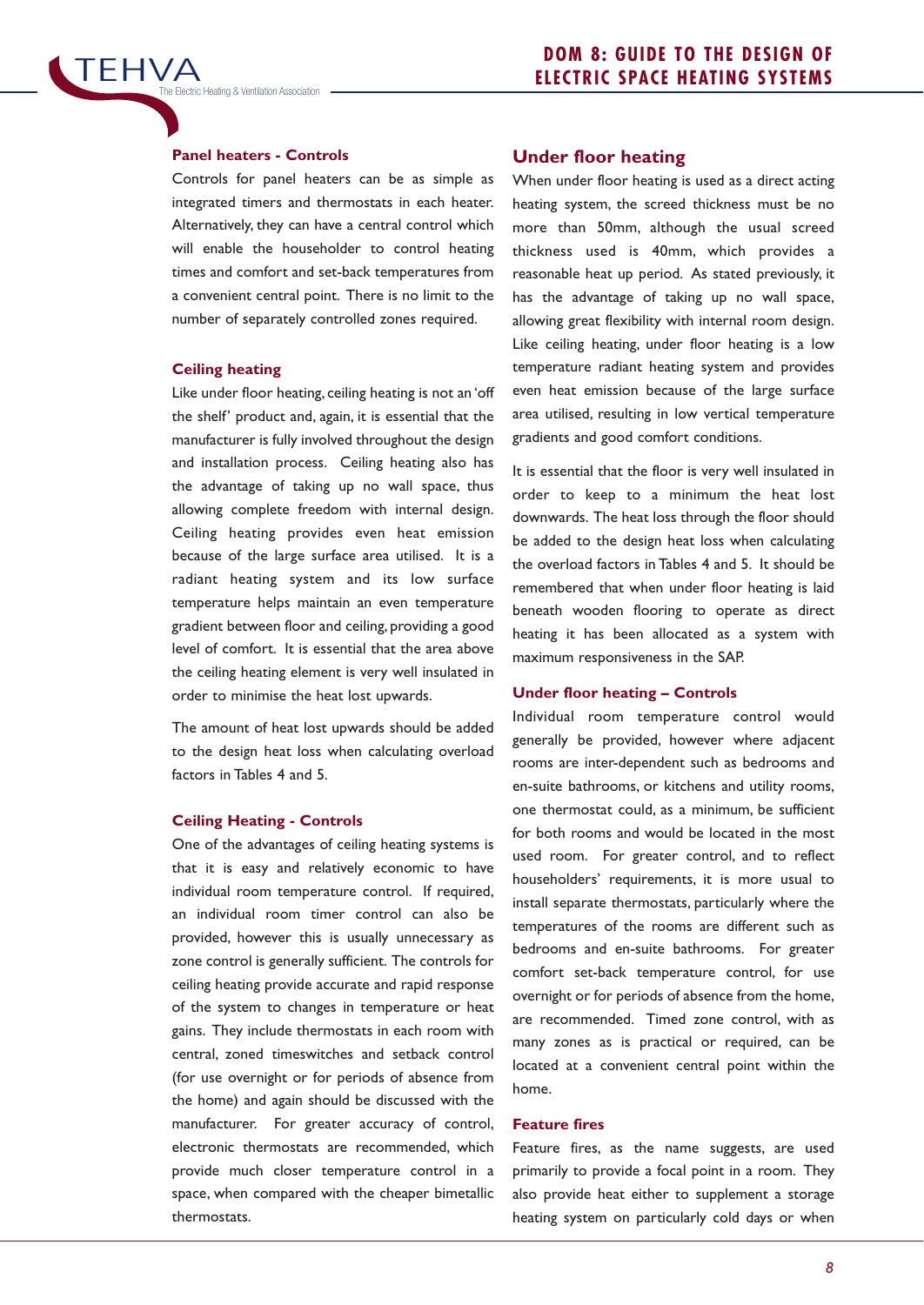

the main heating system is not in operation. There is a wide range of designs of feature fires including look-alike solid fuel burners, look-alike wood/coal fires and electronic representation of flames.

# **Electric Centralised Systems**

Electric centralised systems are available, if required, as there is a demand for hot water radiator systems. These systems include electric flow boilers, CPSUs (combined primary storage units) and air to water heat pumps, however these systems are not within the scope of this guide.

# **Installation and Operating Costs**

Decentralised heating systems are almost always cheaper to install than centralised systems, but it could be misleading to provide any definitive advice as so much depends upon the particular circumstances of the installation. The costs could vary considerably in relation to the age of the home, how well it is insulated and who is carrying out the installation. Costs in city centres are likely to be higher than those in rural areas. For guidance on comparative costs see the GPG 345; Domestic Heating by Electricity: 2006.

Operating costs can also vary considerably, depending on the energy supplier, the tariffs available and the method of payment selected for the energy supplied. The accuracy of running cost comparisons is also subject to sudden changes in world market value for oil and gas which, in turn, affects electricity prices, although not so immediately.

## **Design Heat Loss Calculations**

## **General**

The design heat loss of a dwelling is calculated using details of the building construction, individual room sizes, temperatures to be maintained and rates of air change. The design heat loss has two main component parts – fabric heat losses and infiltration heat losses.

Fabric heat losses are due to the transmittance of heat by conduction through the various elements of the building structure; windows, walls, roof and floor.

Infiltration heat losses are due to warm air from within the home escaping to the outside.

#### **Design Temperatures**

The design internal temperatures to be used when calculating the design heat loss are shown in Table 6. The design external temperature is traditionally taken at  $-1^{\circ}C$  although some designers are tending to use  $-3^{\circ}$ C. The value applies throughout England and Wales and is simply a standard figure for design purposes, not a heating limit.

Heating systems sized in accordance with this guide can cope on days colder than -1°C, but on very cold days the proportion of direct acting heating would be greater.

For a living room the temperature difference to be used when calculating the heat loss through infiltration and through the fabric is 21-(-1)=22K, while for a bedroom the difference is 18-(-1)=19K.

| <b>Room</b>          | Room air<br>temperature °C | Air changes<br>per hour | <b>Infiltration heat</b><br>loss factors $W/m^2K$ |
|----------------------|----------------------------|-------------------------|---------------------------------------------------|
| <b>Living room</b>   | 21                         |                         | 0.33                                              |
| <b>Dining room</b>   | 21                         |                         | 0.33                                              |
| <b>Study</b>         | 21                         |                         | 0.33                                              |
| <b>Kitchen/diner</b> | 21                         | 1.5                     | 0.50                                              |
| <b>Kitchen</b>       | 8                          | $\overline{2}$          | 0.67                                              |
| <b>Hall</b>          | 8                          | 1.5                     | 0.50                                              |
| Landing              | 8                          | 1.5                     | 0.50                                              |
| <b>Bedroom</b>       | 8                          | 0.5                     | 0.17                                              |
| <b>Bathroom</b>      | 22                         | $\overline{2}$          | 0.67                                              |
| <b>Cloakroom</b>     | 8                          | $\overline{2}$          | 0.67                                              |

#### **Table 6 – Recommended design temperatures and infiltration rates**

intended specifically for the elderly, the recommended design temperatures are 22ºC in the bathroom and 21ºC in all other rooms.

In homes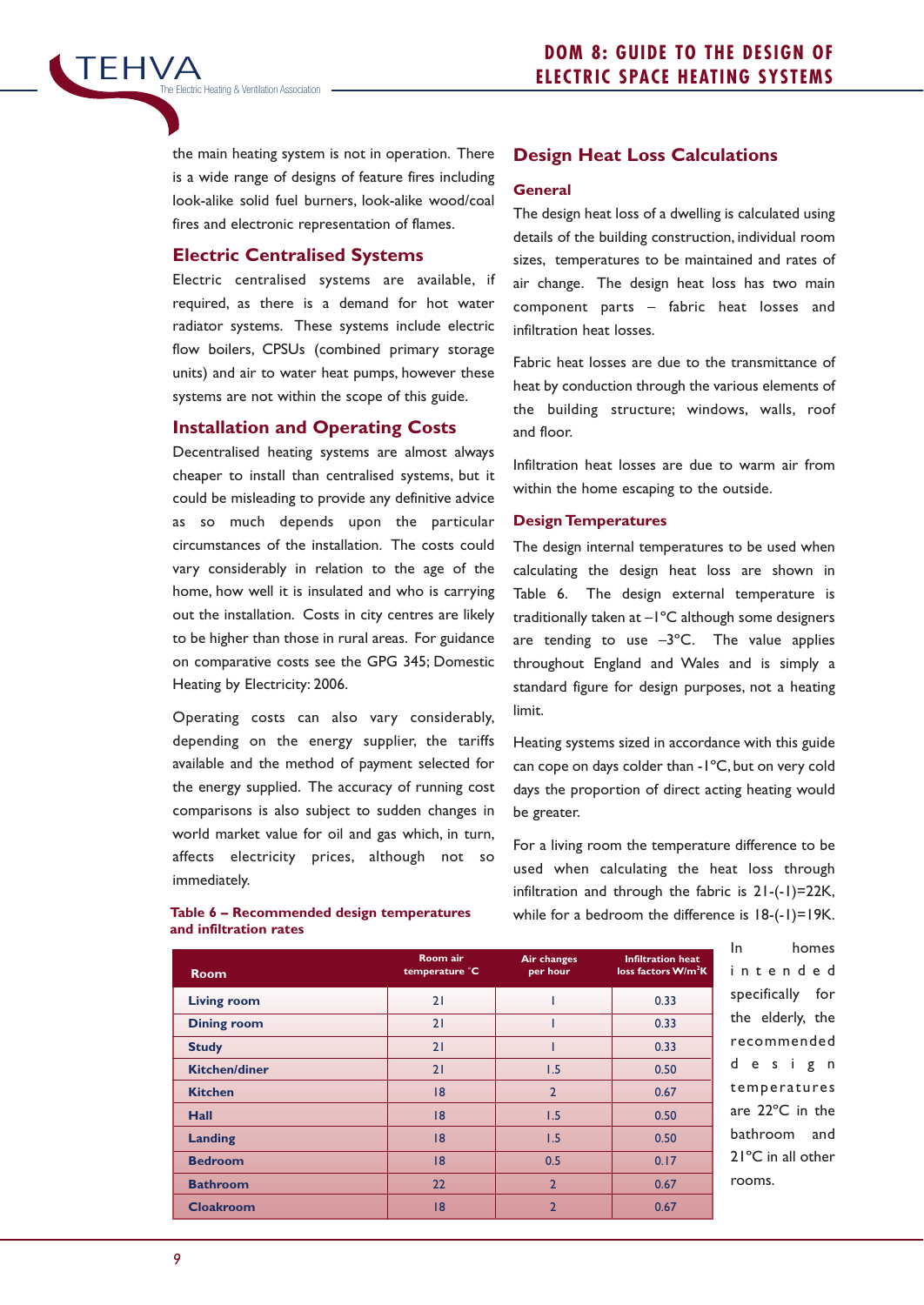#### **Fabric Heat Loss**

TEHVA

The rate at which heat is lost through the fabric depends upon its construction and the temperature difference between inside and outside air. For each element of a building there is an overall coefficient of heat transmission. This is called the U-value and indicates the steady state heat transmission through a unit area of building fabric for unit temperature rise. The units for U-value are W/m2K. U-values must be calculated using the methods and conventions set out in BR 443, "Conventions for U-value calculations".

According to the current Building Regulations, the limiting U-value standards for new homes are shown in Table 7.

To determine the heat loss through a surface the Uvalue is multiplied by the surface area and by the design temperature difference, the answer being in Watts. The total fabric heat loss for a room is the sum of the individual losses for each surface (wall, window, floor and roof). Within the dwelling there are losses or gains through the fabric where adjoining rooms are at different temperatures. This does not alter the total heat loss of the dwelling, only the individual heat losses of the rooms (and therefore possibly the heater size). For the design heat loss calculation it is assumed that there is no heat loss or gain through party walls to an adjoining dwelling, however there may be specific instances where an allowance is made, and this would be left to the discretion of the designer depending upon the particular circumstances. Losses to an attached garage, common stairways or other unheated spaces should, however, be included. Temperatures in these areas are usually assumed to be 5ºC.

#### **Infiltration**

The heat loss due to natural infiltration is the product of the room volume, number of air changes per hour, temperature difference and the specific heat of air (usually taken as 0.33 W/m3K). In practice it is convenient to use an 'equivalent Uvalue' which is the product of air change rate and the specific heat of air; for example, an air change rate of 1.5 per hour would give an equivalent Uvalue of  $1.5 \times 0.33 = 0.5$ . So to find the heat loss due to infiltration it is necessary only to multiply the volume of the room by the equivalent U-value and by the design temperature difference, the answer being in Watts. Table 6 shows the design air change rates for heat loss purposes.

These design air change rates should always be used when calculating the design heat loss. The effect on actual air change rates due to a number of factors, including the way a home is used by the occupants, is taken into account in the z factors.

#### **Severe Exposure**

Where dwellings are situated on exposed hillsides, on or close to the coast, or are flats above the fifth floor in suburban areas and above the ninth floor in a city location, the exposure is considered to be severe. In this case the individual room heat losses should be increased by a factor of 1.15. This will take into account the increase in both fabric and infiltration heat loss. This factor is to be used only in the case of genuinely exposed locations as described above and should not be used as a general safety factor.

| Element                                       | Area-weighted<br>dwelling average | <b>Worst individual</b><br>sub-element |  |
|-----------------------------------------------|-----------------------------------|----------------------------------------|--|
| Wall                                          | 0.35                              | 0.70                                   |  |
| <b>Floor</b>                                  | 0.25                              | 0.70                                   |  |
| <b>Roof</b>                                   | 0.25                              | 0.35                                   |  |
| Windows, roof windows,<br>roof lights & doors | 2.20                              | 3.30                                   |  |

#### **Table 7 – Limiting U-value Standards (W/m2 K)**